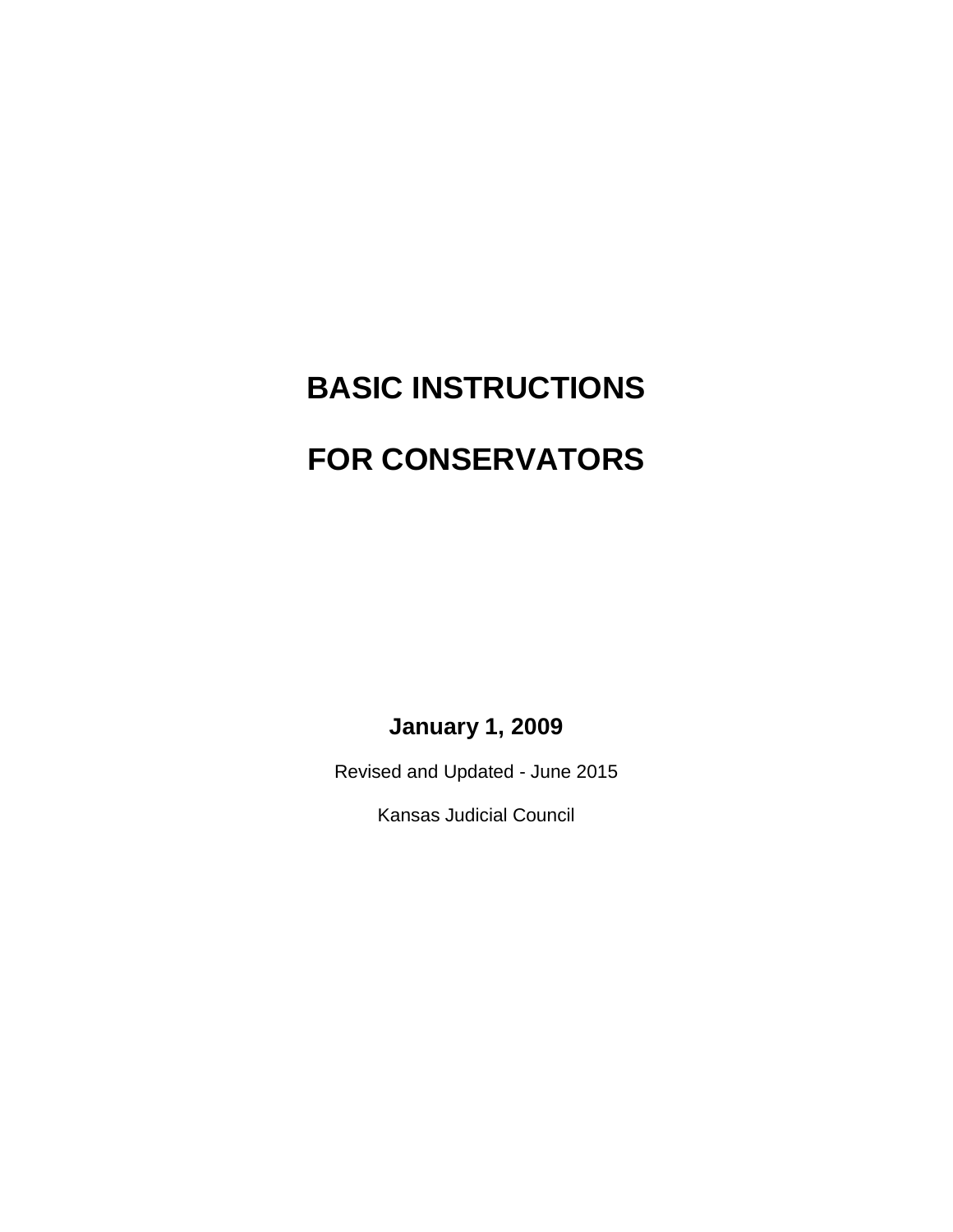## **Preface**

These basic instructions for conservators were prepared by the Guardianship and Conservatorship Advisory Committee of the Kansas Judicial Council. After their original publication in January 2009, the instructions were revised and updated in June 2015. The instructions constitute the basic instructional program concerning the duties and responsibilities of a conservator required by K.S.A. 59-3069(j). After reading these instructions, a proposed conservator should sign the affidavit of completion at the end of this booklet and file it with the court as evidence of completion of the basic instructional program.

## **Table of Contents**

| Responsibilities to the Court |  |
|-------------------------------|--|
|                               |  |
|                               |  |
|                               |  |
|                               |  |
|                               |  |
|                               |  |
|                               |  |
|                               |  |
|                               |  |
|                               |  |
|                               |  |
|                               |  |
|                               |  |
|                               |  |
| Sample Forms                  |  |
|                               |  |
|                               |  |
|                               |  |
|                               |  |
|                               |  |

Affidavit of Completion of Basic Instructional Program........................................last page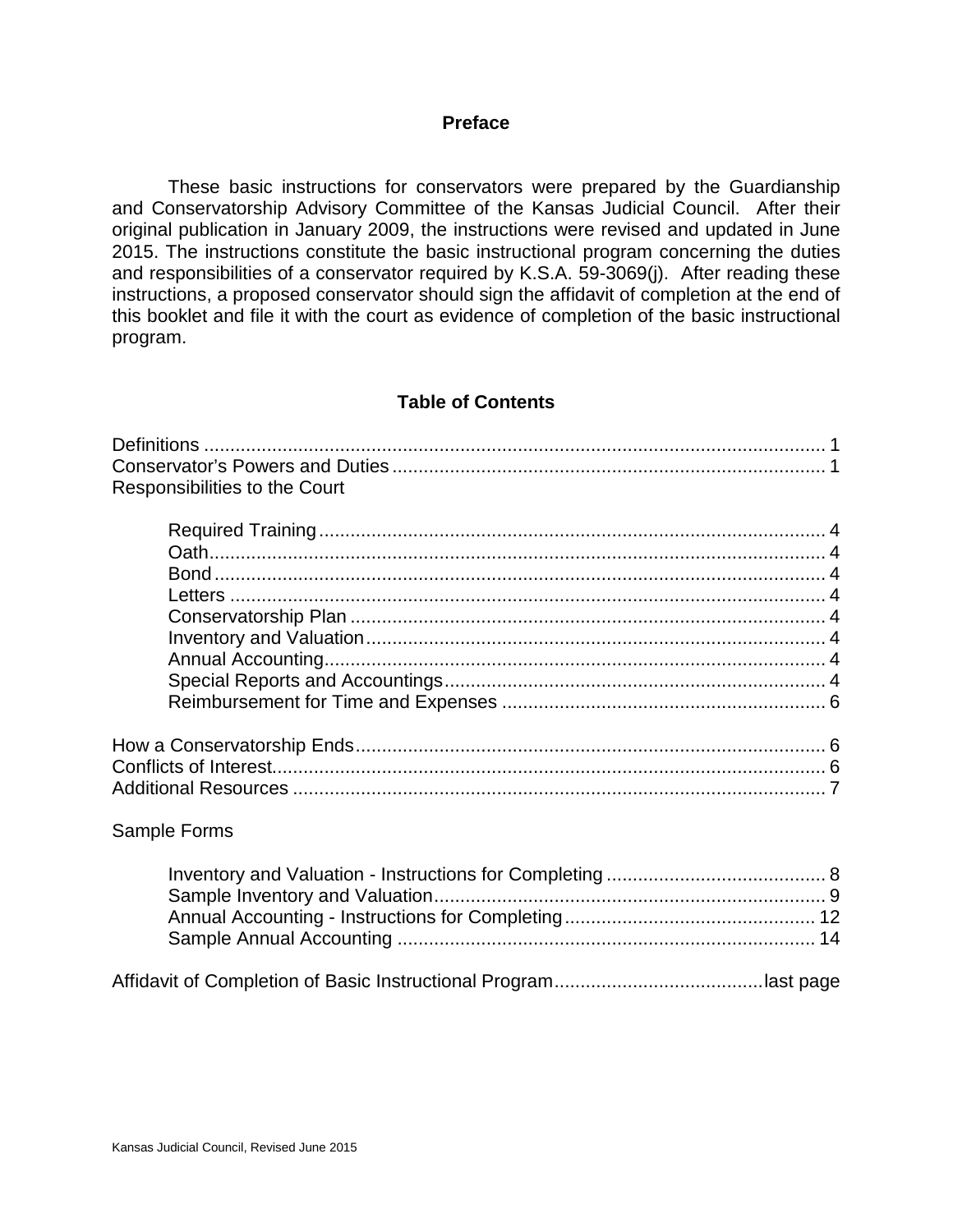# **BASIC INSTRUCTIONS FOR CONSERVATORS**

## **Definitions of Words You Need to Know:**

**Conservator** - A conservator is a person appointed by a court to act on behalf of a minor or impaired person, who is called a "conservatee." A conservator manages a conservatee's property or "estate," such as money, personal and real property.

**Conservatee** - A conservatee is a person for whom a conservator has been appointed. A conservatee may be a minor, an adult person with an impairment, or a person who has voluntarily requested a conservatorship.

**Guardian** - A guardian is a person appointed by a court to act on behalf of a minor or impaired person, who is called a "ward." A guardian manages a ward's personal health, safety, and welfare.

**Ward** - A ward is a person for whom a guardian has been appointed. A ward may be either a minor or an adult person with an impairment.

**Accounting** - A detailed written summary of all financial actions done by the conservator on behalf of the conservatee.

**Bond** - A bond is similar to an insurance policy and is usually purchased from an insurance company. It is intended to protect the conservatee's property should the conservator mismanage the person's estate.

**NOTE:** Sometimes, a person is appointed as both a guardian and conservator. In that case, the person they are helping may be called either a ward or conservatee, or both.

# **What Are a Conservator's Powers and Duties?**

## **THESE DUTIES APPLY TO BOTH VOLUNTARY AND INVOLUNTARY CONSERVATORSHIPS**

The basic duties, responsibilities, powers and authorities of conservators are defined by statute and can be found at K.S.A. 59-3078. The following is a general overview.

A conservatorship is a lawsuit filed to protect the property of an impaired person, who is called a "conservatee." After a hearing to determine whether a conservatorship is necessary, a court order will be issued. Your attorney should provide you with a copy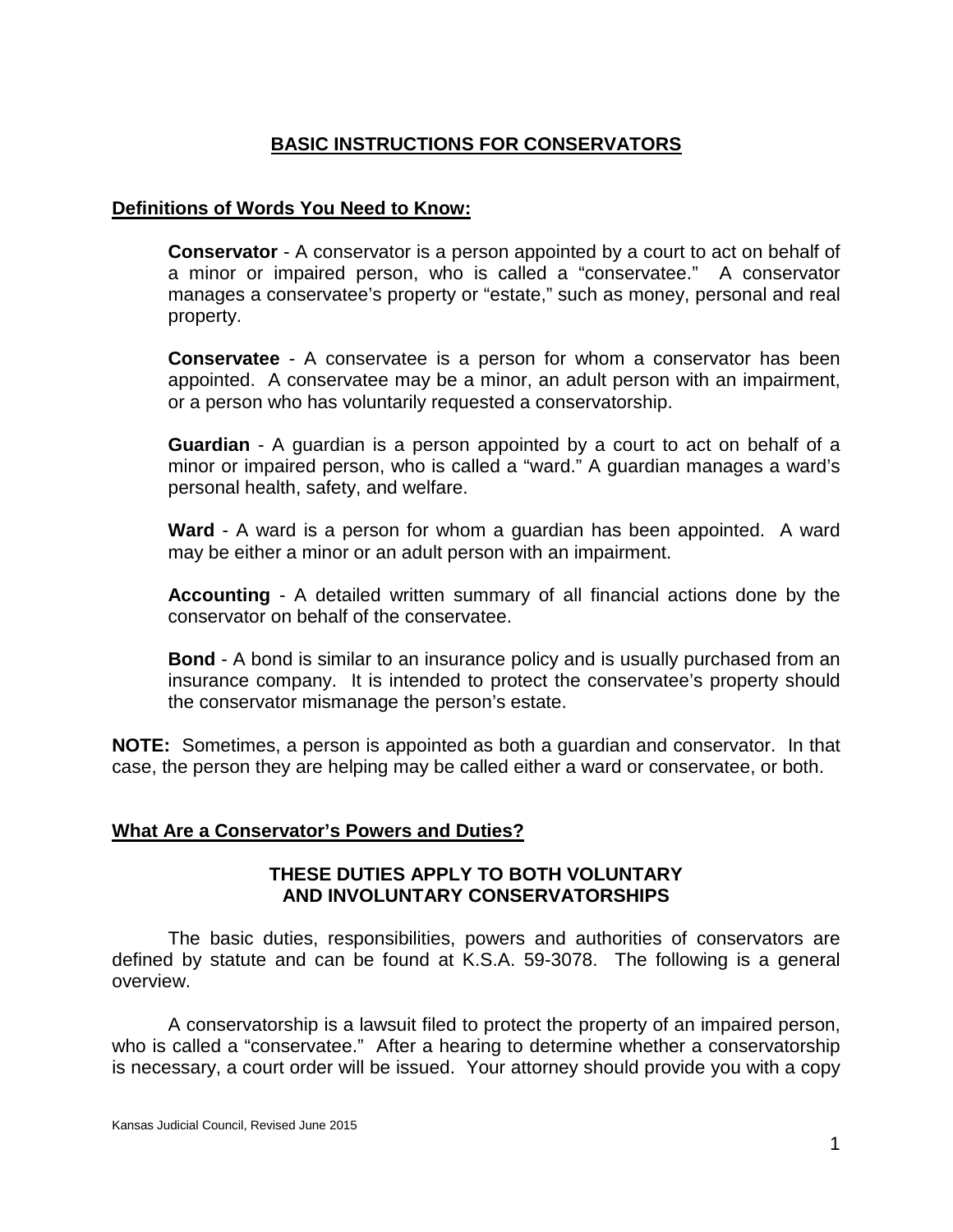of that court order. Before the court will issue you Letters of Conservatorship, you must be bonded unless the court waives the bond. If the court appoints you as conservator, your responsibilities are separate from the duties of a guardian and your job is to manage the conservatee's property. The conservatee's property is called his or her "estate." As conservator, you are always subject to court control and direction.

State law and the court define your power, as conservator, and set the rules you must follow when managing the conservatee's property. As conservator, you must always act in the best interest of the conservatee.

Your first duty, as conservator, is to open a bank account under the conservatee's social security number, titled in your name "as conservator" for the conservatee. You will then need to file an inventory (a detailed list) of all assets in the conservatee's estate **within 30 days of issuance of the Letters of Conservatorship**. **NEVER** combine the conservatee's assets with those of another person, including your own. **THE CONSERVATOR MUST FILE AN ACCOUNTING WITH THE COURT EACH YEAR.**

You must know the conservatee's needs, and you must also support and involve the conservatee in decision-making regarding his or her property. You should consider the conservatee's stated desires and personal values when making decisions for him or her. You must try to avoid conflicts of interest and protect the conservatee's personal, civil, and human rights.

The law does **NOT** require you as conservator to use your own personal money or other assets for support of the conservatee solely because you have been appointed as conservatee. **However**, if you are the parent or spouse of the conservatee, you may have a personal duty to support the conservatee. For example, each parent has a legal duty to support his or her minor child by paying the ordinary expenses of the child's care, treatment, housing and education.

You are not liable to other persons for the acts of the conservatee solely because you have been appointed as conservator. This means you are not responsible to anyone else for something that the conservatee has done simply because you are the conservator.

## **A conservator has the following general duties, responsibilities, powers and authorities, which may be exercised without getting additional court approval:**

- 1. To pay reasonable charges for the support, care, clothing, housing, and education of the conservatee in a reasonable manner, unless the conservatee's parent or spouse is required by law to pay those charges;
- 2. To pay all lawful debts of the conservatee;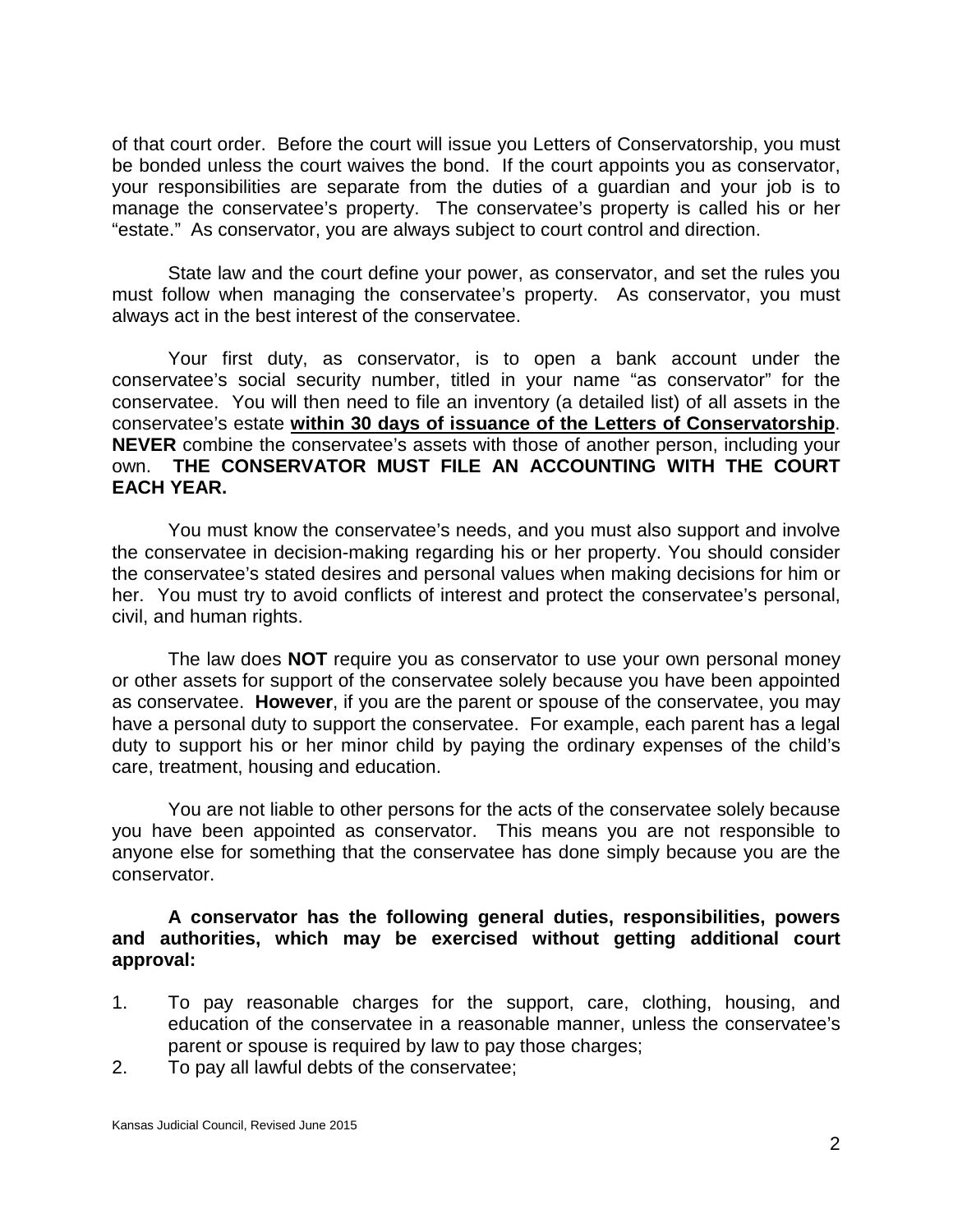- 3. To control and manage all the conservatee's property and collect debts and assert claims in favor of the conservatee (for example, if the conservatee is owed money);
- 4. To insure property against theft or other loss in a reasonable amount;
- 5. To pay the premium for your conservator's bond; and
- 6. To revoke a durable power of attorney for financial decisions.

**The following actions ALWAYS require WRITTEN court approval. As conservator, you may NOT take any of the following actions unless the supervising court issues a written order approving the action(s):**

- 1. Pay, or reimburse a parent of a minor conservatee for paying, any obligation imposed by law upon the parent for the ordinary expenses of the minor conservatee's care, treatment, housing or education.
- 2. Settle any claim of the conservatee for less than full value;
- 3. Sell or transfer the property of any ongoing businesses;
- 4. Sell, convey, lease, or mortgage the conservatee's homestead or other real estate;
- 5. Lease or convey possession in any real estate for more than 3 years;
- 6. Sell, convey, or mortgage any oil, gas, or other mineral interests;
- 7. Sell, convey, lease, or mortgage any interest the conservatee may have in real estate belonging to the conservatee's spouse;
- 8. Extend an existing mortgage for more than 5 years, which includes both mortgages where the conservatee is the borrower or the lender;
- 9. Make a gift on behalf of the conservatee; or
- 10. Pay the guardian, the conservator, or the guardian's or conservator's attorney a fee.

# **The following actions MAY require court approval. As conservator, you should get court approval before taking any of the following actions:**

- 1. Sell the conservatee's personal property as necessary;
- 2. Manage any ongoing business;
- 3. Invest funds in a conservative and reasonable manner, including purchasing an insurance policy or annuity, reserving to the conservatee the right to change the beneficiary on termination of the conservatorship;
- 4. Prosecute and defend all actions in the name of the conservatee; or
- 5. Dispose of property after the death of the conservatee.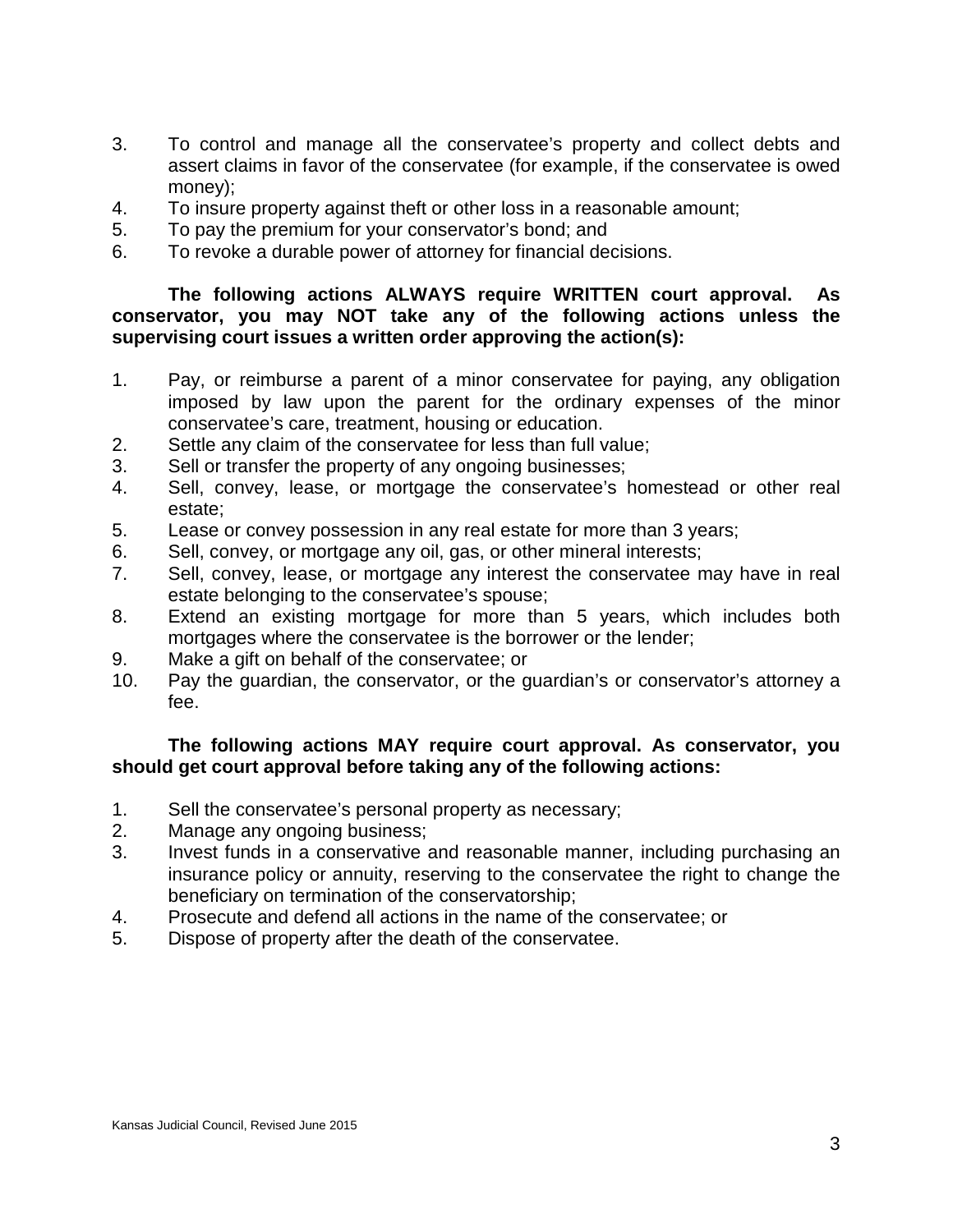# **What Are a Conservator's Responsibilities to the Court?**

## **Required Training**

Before you are appointed as conservator, you must complete a basic training program about the duties and responsibilities of a conservator. Reading this booklet meets that requirement. At the end of this booklet, you will find an affidavit of completion of the basic training program (a form stating you have read the booklet). When you finish reading this booklet, you should sign the affidavit and file it with the court to prove that you have completed the program. You should also keep this booklet for future reference.

## **Oath**

When you are appointed as conservator, the court will require that you file an oath or affirmation stating that you will faithfully, impartially and to the best of your ability fulfill all duties assigned by the court. The oath must be in writing and signed before a notary or the judge.

## **Bond**

When you are appointed as conservator, you must be bonded unless the court waives the bond. A bond is intended to protect the conservatee's property should the conservator mismanage the person's estate. The court will determine the amount of the bond and whether sureties are necessary. Bonds are usually purchased from an insurance company with the assistance of an insurance agent. To keep the bond in effect, you must pay a yearly premium (fee). You will be released from the bond **only after** the court has approved your actions and final accounting and has ended the conservatorship.

## **Letters**

After you have filed your oath and affidavit of completion of the basic training program, the court will issue Letters of Conservatorship. This document gives you the authority to carry out your legal duties. You should ask for a certified (legal) copy of the original document, which is on file with the court. You should keep the certified copy in a safe place and provide copies of the Letters of Conservatorship to anyone you deal with who provides services to the conservatee.

# **Conservatorship Plan**

In some cases, the court may require, or your attorney may suggest, that you file a conservatorship plan. A conservatorship plan might include provisions about how much money a conservatee will be allowed to control and how the conservator plans to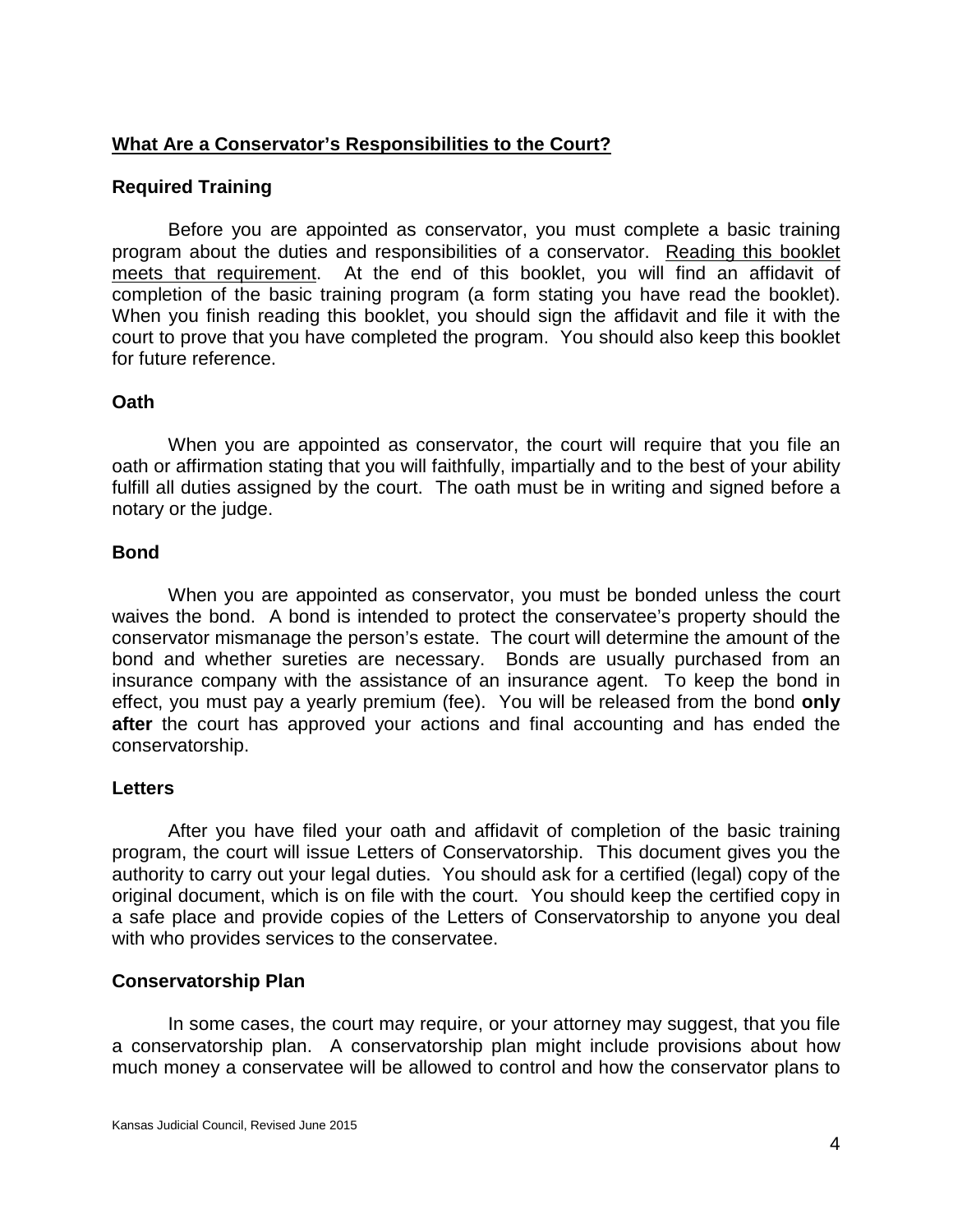protect the eligibility of the conservatee for public benefits. Conservatorship plans are most useful in situations where the conservatee is capable of making some decisions independently.

## **Inventory and Valuation**

As conservator, you are required to file with the court an inventory and valuation (statement of worth) of the property and assets of the conservatee's estate, including any sources of regular income. This must be done within 30 days of issuance of the Letters of Conservatorship. The inventory and valuation describes the conservatee's estate at the time the conservatorship begins. You must list and describe each property and asset separately and give its full and fair value. You may need to obtain an independent appraisal of some assets. A sample of the inventory and valuation is included at the end of this booklet.

## **Annual Accounting**

A conservator is required to file a detailed accounting every year of both income and payments made on behalf of the conservatee. The reporting period usually starts when the conservator is appointed and covers a 12-month period of time, unless the judge orders a different reporting time period. If a conservator fails to file the required accounting, the court may compel the conservator to appear and take actions to remove that person as conservator. A sample of the annual accounting is included at the end of this booklet.

## **Special Reports and Accountings**

A conservator must file a special report or accounting with the court if any of the following occurs:

- 1) a change of address of the conservator;
- 2) a change of residence or placement of the conservatee;
- 3) a significant change in the health or impairment of the conservatee;
- 4) a change in the circumstances of the conservator or conservatee that may constitute a conflict of interest; or
- 5) the death of the conservatee.

You should also inform the court if your telephone number or email address changes.

If the conservatee dies, you will need to complete a final accounting of the conservatee's assets and have that accounting approved by the court so that the court can close the case.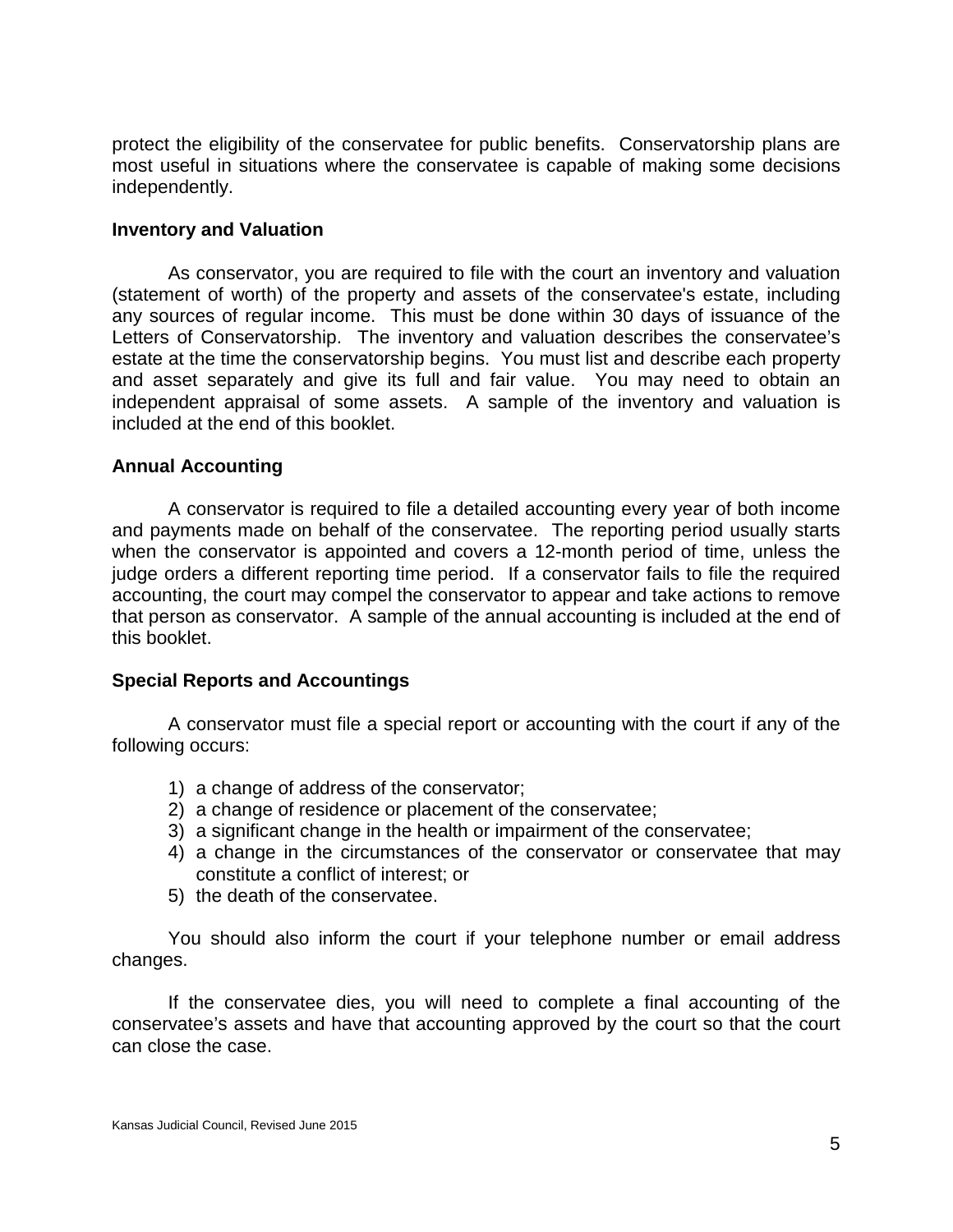## **Reimbursement for Time and Expenses**

The court must approve in advance any reimbursement to the conservator for expenses and time spent on official duties. If you want to be paid back for your time and expenses, you must keep a detailed timesheet of time spent and a detailed record of expenses incurred. Many conservators do not claim such expenses, especially if the conservatee is a family member, and perform their duties out of love and affection. If you want to receive reimbursement, you should talk to your attorney and bring this up preferably at the first court hearing.

## **How Does a Conservatorship End?**

A conservatorship never ends automatically. The court may end a conservatorship for a number of different reasons, including when the need for it no longer exists, when the conservatee has turned 18 (and was not determined to be a minor with an impairment) unless the court has extended the conservatorship beyond the conservatee's  $18<sup>th</sup>$  birthday, or when the conservatee has died. At any time, any person including the conservatee may file a petition asking the court to end the conservatorship for any of the reasons listed above.

The court may also end a conservatorship because the conservatee is no longer impaired. At any time, the conservatee may file a petition asking the court to find that he or she is no longer impaired and requesting to be restored to capacity.

If the court ends a conservatorship, the court will enter appropriate orders to close the case.

## **What are Conflicts of Interest?**

A conflict of interest happens when your personal or financial interests as conservator go against those of the conservatee or where your actions appear to be self-serving (for your own benefit). For example, it would be a conflict of interest for a conservator to get a loan from or buy property belonging to the conservatee's estate. It could also be a conflict of interest for a conservator to work in the same facility where the conservatee lives.

Whenever you think you might have a conflict of interest, even if you are not sure, report it to the court. Just because you may have a conflict of interest does not mean you cannot serve as guardian and conservator, as long as you keep the court informed.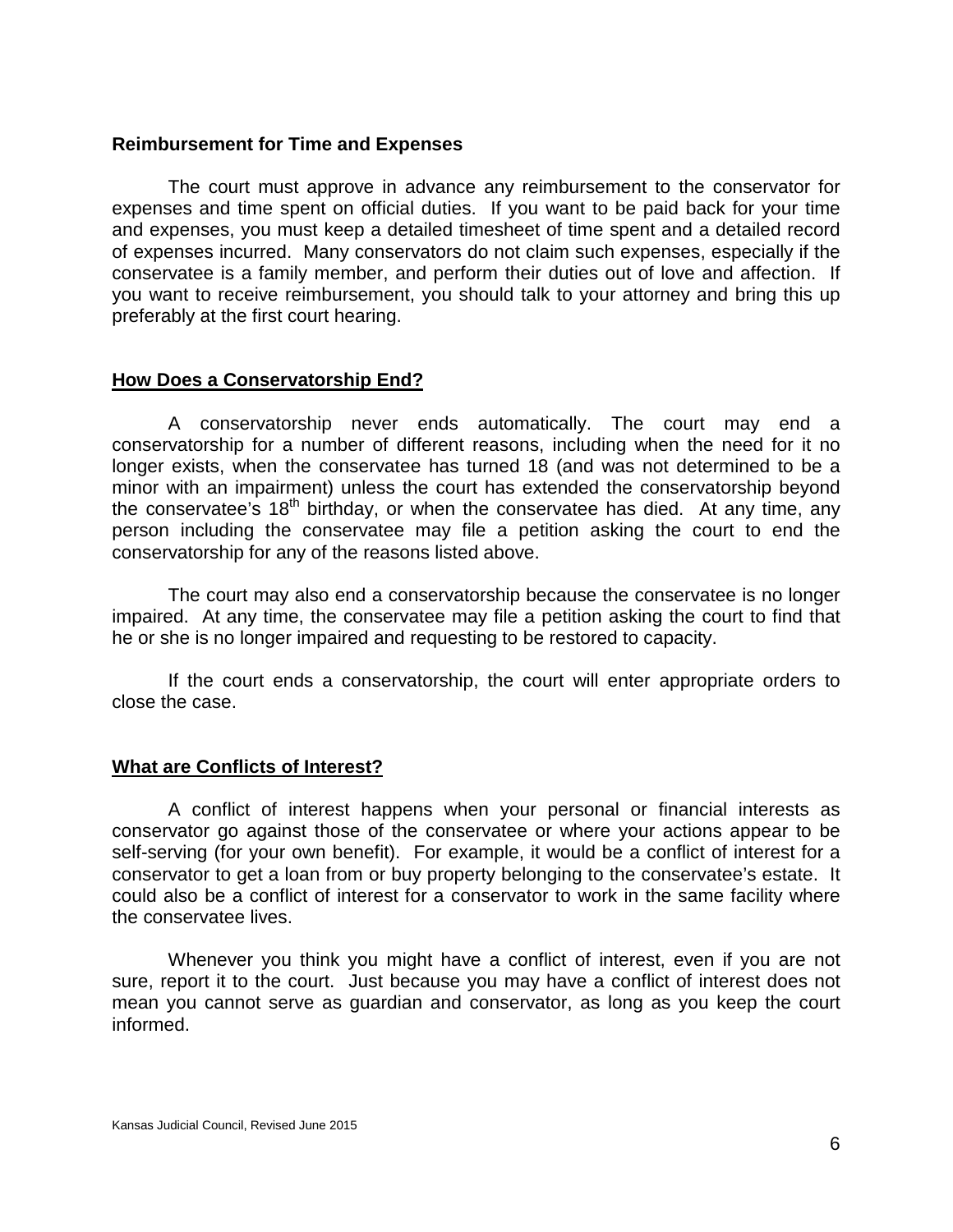# **Additional resources:**

If you have questions about any of your duties as a conservator, ask your attorney.

Additional resources, including blank forms for inventories and accountings can be found on the Kansas Judicial Council's webpage at: [www.kansasjudicialcouncil.org](http://www.kansasjudicialcouncil.org./)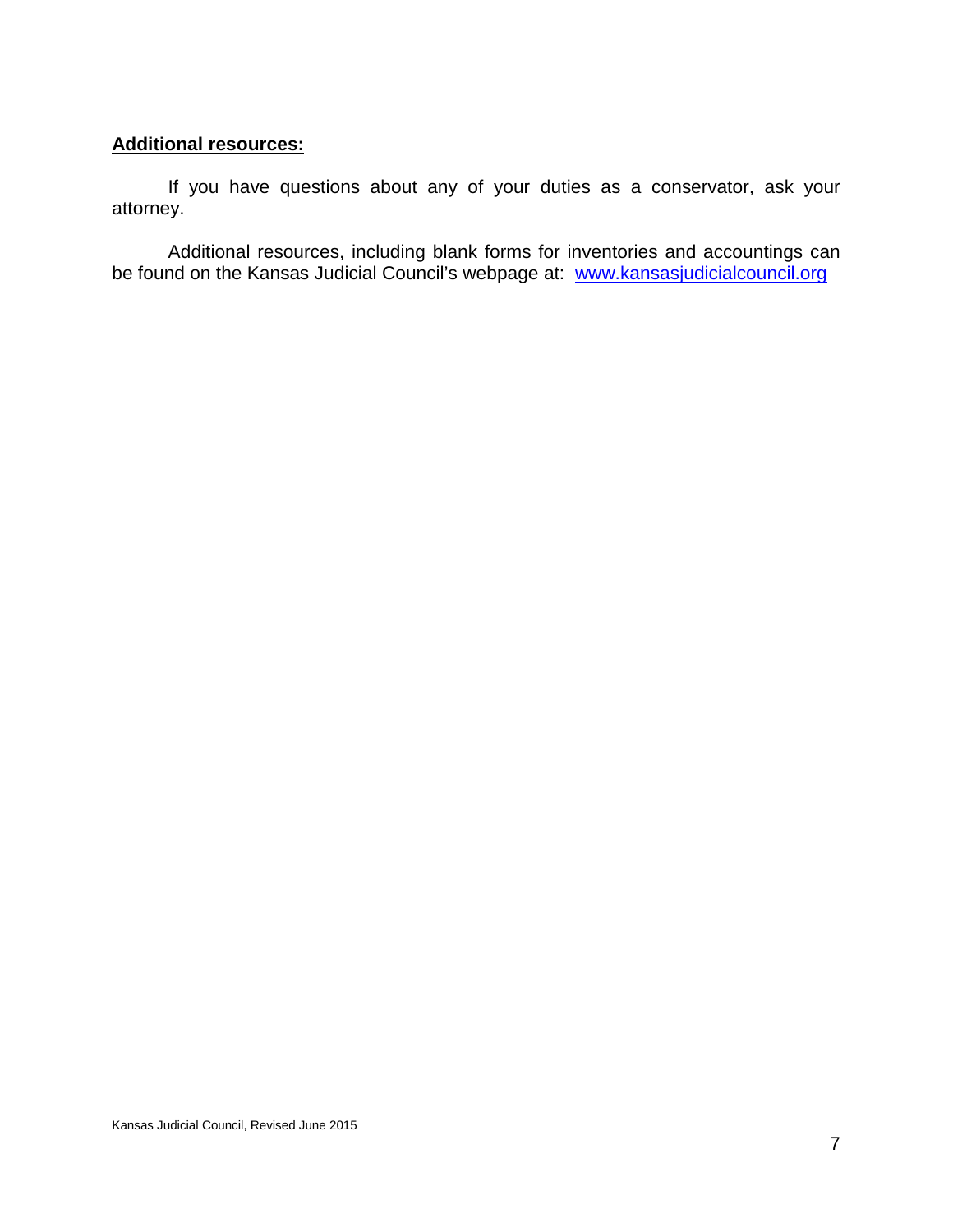## **CONSERVATOR INVENTORY AND VALUATION Instructions for Completing**

#### **Definition**

A detailed list or inventory of the conservatee's estate (property and financial resources) at the time of appointment of a conservator.

#### **Filing Procedures**

The inventory is filed with the court within 30 days of the appointment date.

#### **Preparing Documents for the Court**

This document is a permanent legal record. The information should be typed or written legibly. Use black or dark blue ink when reports are handwritten.

**Supplementary Inventory and Valuation** may be filed to change or add information.

# **ASSESSING VALUES**

#### **Jointly Owned Property**

For both real and personal property, indicate if the property is jointly owned and give the name of the co-owner(s) and the form of ownership. Report the full value of the property, not just the portion owned by the conservatee.

#### **Real Estate**

Provide an address and description and the appraised value of the property. The property description is available from the local Register of Deeds office. The appraised value is available from the County Treasurer or Appraiser's office.

## **Furniture / Household Goods / Wearing Apparel / Jewelry**

Furniture, household goods, and wearing apparel may be listed as a combined value. However, individually valuable items such as antiques, jewelry, coins, electronics, etc. should be listed separately. For assistance with appraisals on items of value, contact a credible antique dealer or auctioneer.

#### **Insurance**

Provide the cash value of all insurance policies.

Add additional lines or pages as needed to provide complete documentation.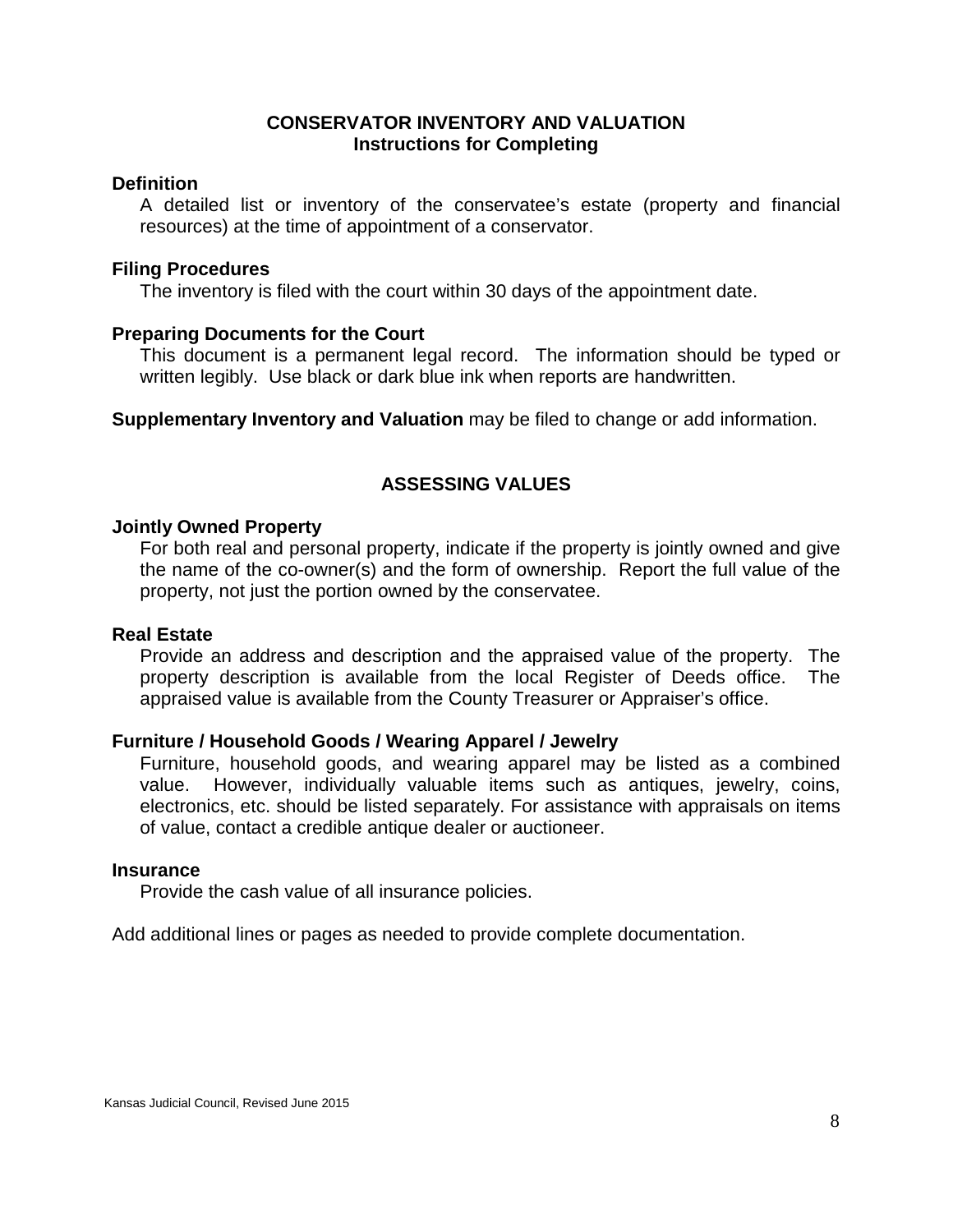# **IN THE 32nd JUDICIAL DISTRICT DISTRICT COURT OF APACHE COUNTY, KANSAS**

In the Matter of the Conservatorship<br>of Samuel G. Crown

) Case No. \_\_\_\_\_\_\_\_\_

Proceeding Pursuant to K.S.A. Chapter 59

## **INVENTORY AND VALUATION**

) )

#### **REAL ESTATE**

*(Indicate if property is jointly owned and with whom)*

| <b>Address and Description</b>                                                                                | Value       |
|---------------------------------------------------------------------------------------------------------------|-------------|
| 1. 39 Solar Haven Rd., Lot 59, Solar Haven Addition,<br>Sanesville, KS 66666 (joint tenancy with Betty Crown) | \$45,489.00 |
| Total Real Estate                                                                                             | \$45,489.00 |

## **PERSONAL PROPERTY**

*(Indicate if property is jointly owned and with whom)*

# **Cash / Checking and Savings Accounts / Certificates of Deposit**

| Description                                            |    | Amount      |
|--------------------------------------------------------|----|-------------|
| 1. Checking Account, Savers Union Bank, Sanesville, KS |    | \$ 1,178.00 |
| 2. Savings Account, Savers Union Bank, Sanesville, KS  | S. | 8,978.00    |
| 3. CD, Savers Union Bank                               |    | 4,329.00    |

## **Stocks / Bonds / Investments / Retirement Accounts / Annuities**

| Description                              | Value   |
|------------------------------------------|---------|
| 1. N/A                                   | \$<br>0 |
| <b>Vehicles / RVs / Boats / Trailers</b> |         |
| Description                              | Value   |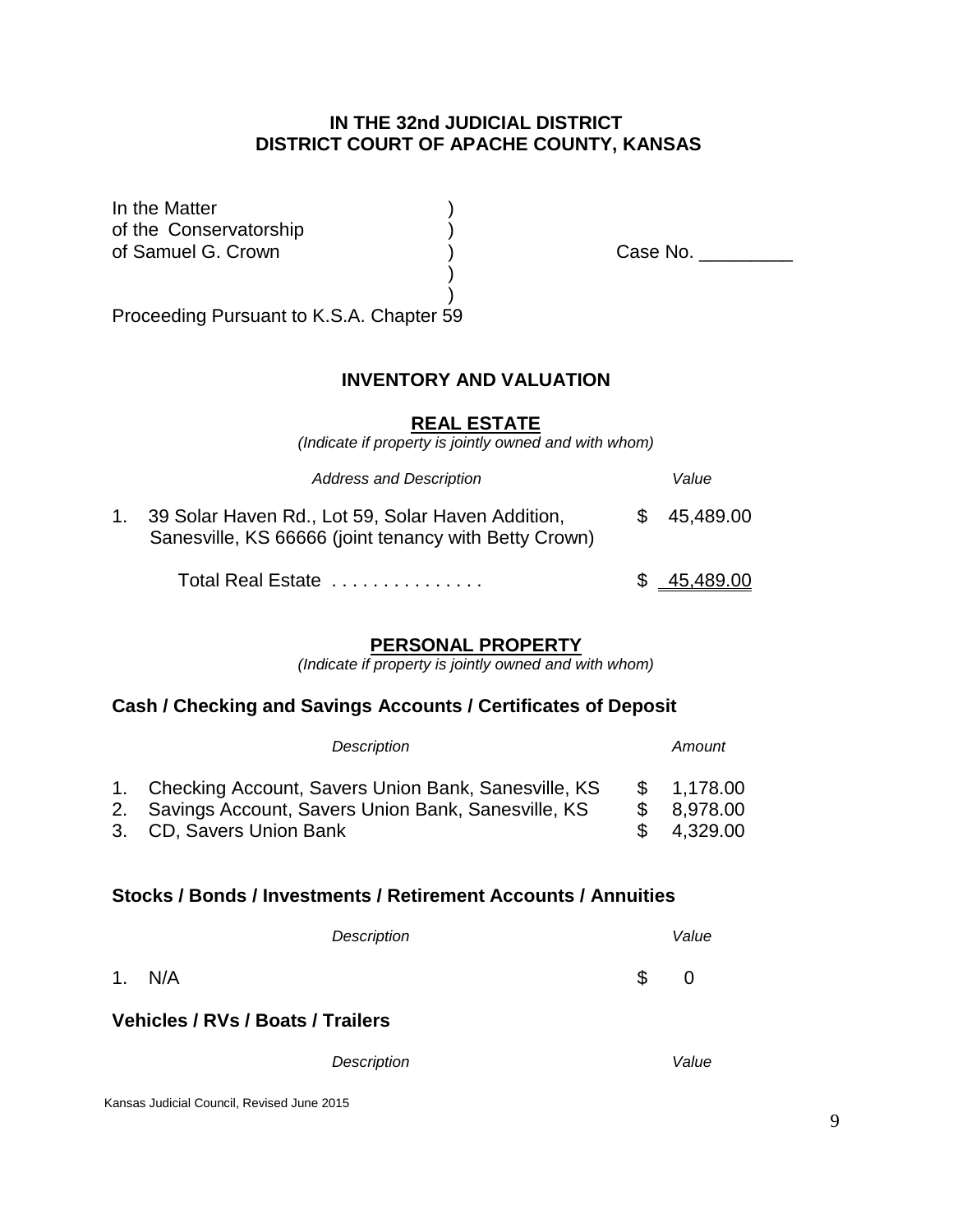1. 2006 Toyota Camry 6.000.00

# **Furniture / Household Goods / Wearing Apparel / Jewelry**

| Description                                    | Value                |
|------------------------------------------------|----------------------|
| 1. Household furnishings<br>2. Wearing Apparel | \$4,500.00<br>500.00 |

# **Other Assets**

(For example: interest in a business entity; oil & gas lease or interest; agricultural lease interest and accounts in cooperatives; livestock; equipment; debts owed to the conservatee; interest in a trust; life insurance; long term care insurance; funeral or burial plan; burial plot)

|                                  | <b>Description</b>                                                                                                                                         |              | Value                                       |
|----------------------------------|------------------------------------------------------------------------------------------------------------------------------------------------------------|--------------|---------------------------------------------|
| 1.<br>2 <sub>1</sub><br>3.<br>4. | Red Shield life insurance (cash value)<br>Funeral & burial trust, Timberline Mortuary, Sanesville, KS \$<br>Antique gun collection<br>Lawn mower and tools | S<br>\$<br>S | 10,000.00<br>4,250.00<br>1,500.00<br>300.00 |
|                                  | <b>Total Personal Property</b>                                                                                                                             |              | 41,535.00                                   |

# **DEBTS AND LIABILITIES**

# **Mortgages / Liens / Loans / Credit Card Debt**

|    | Description                                                                                                           |   | Amount    |
|----|-----------------------------------------------------------------------------------------------------------------------|---|-----------|
| 1. | Mortgage on 39 Solar Haven Rd. (The conservatee<br>and his wife, Betty Crown, are jointly liable on the<br>mortgage.) |   | 20,000.00 |
| 2. | Bank of America Visa credit card (The conservatee's<br>wife, Betty Crown, has possession of the card                  |   |           |
|    | and pays the bill.)                                                                                                   | S | 2,000.00  |
|    | <b>Total Debts and Liabilities</b>                                                                                    |   |           |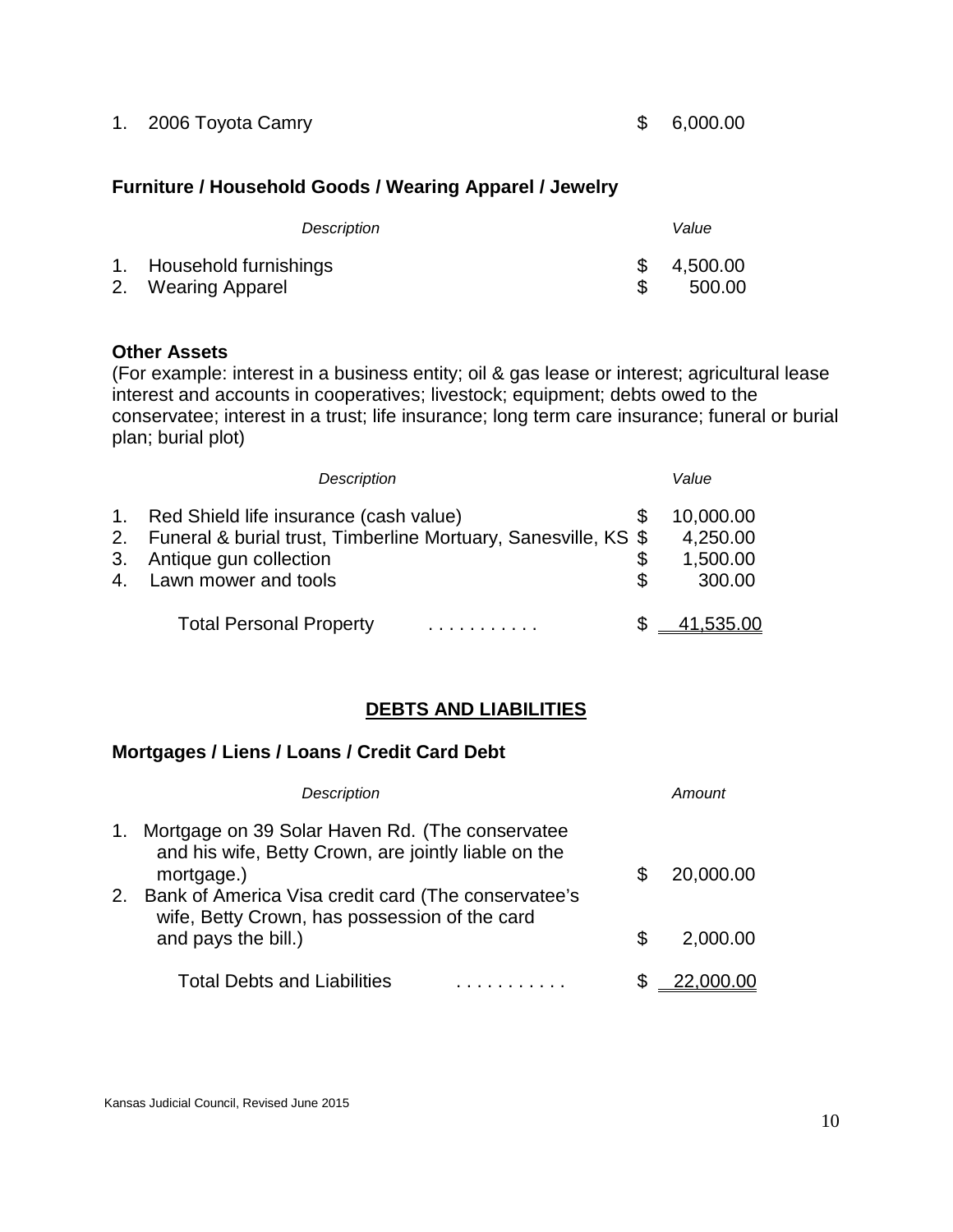# **RECAPITULATION**

|  | \$45.489.00 |
|--|-------------|
|  |             |
|  |             |
|  |             |

Total Estate  $$ 65,024.00$ 

# **SOURCES OF REGULAR INCOME**

(For example: social security benefits, supplemental security income; pension or retirement income; trust or annuity payments; veterans benefits; farm or rental income; oil and gas income; child support or alimony; interest)

|    | <b>Description</b>                         | Amount        | How Often Received |
|----|--------------------------------------------|---------------|--------------------|
| 1. | Social Security disability insurance \$415 |               | per month          |
| 2. | <b>KPERS</b> retirement                    | \$685         | per month          |
| 3. | Veterans benefit                           | \$380         | per month          |
| 4. | <b>Bank account interest</b>               | amount varies |                    |
|    |                                            |               |                    |

I declare under penalty of perjury under the laws of the state of Kansas that the foregoing is true and correct. Executed on June 30, 2013.

**Conservator** 

\_\_\_\_\_\_\_\_\_\_\_\_\_\_\_\_\_\_\_\_\_\_\_\_\_\_\_\_\_\_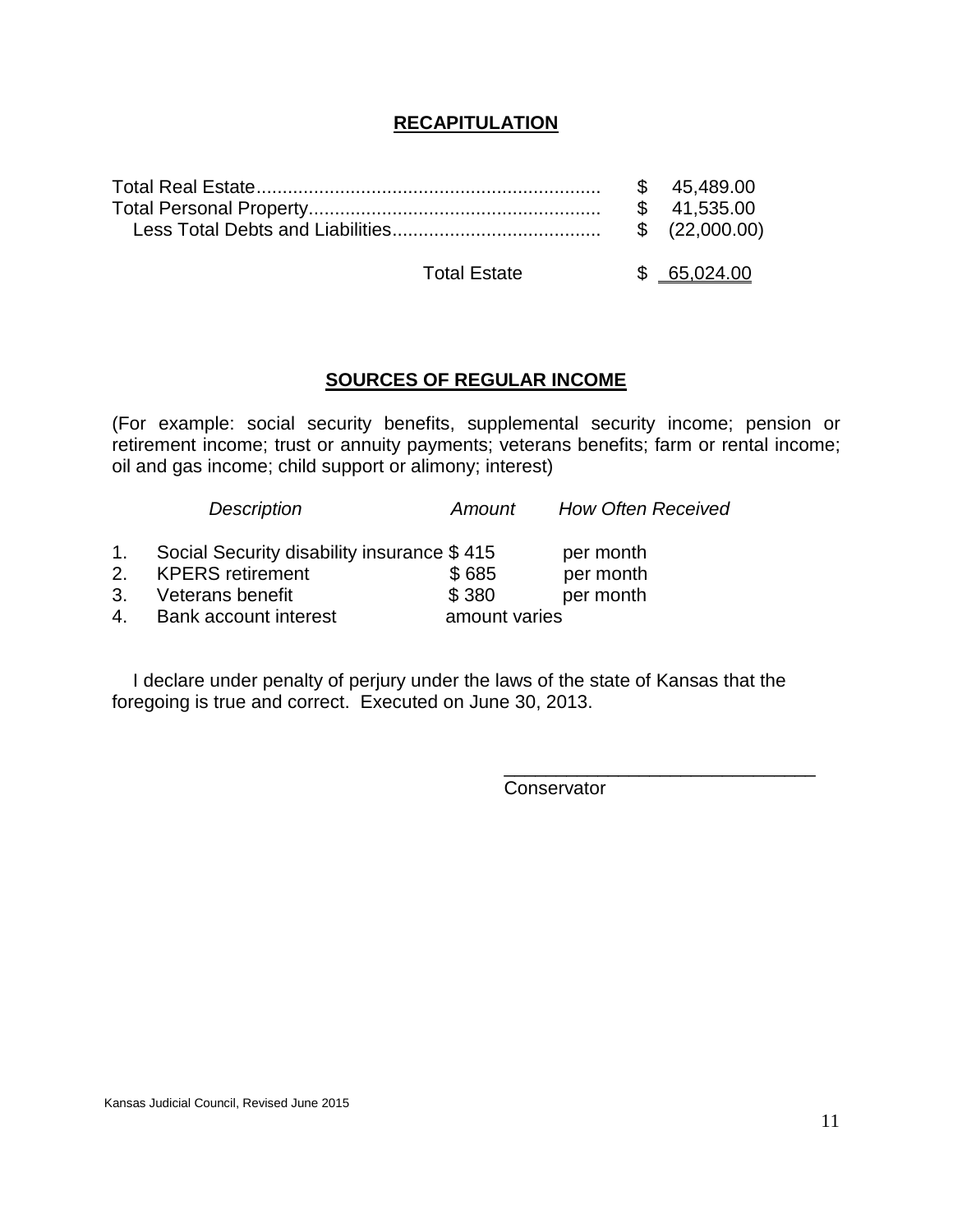## **ANNUAL CONSERVATOR ACCOUNTING Instructions for Completing**

This is a report of all income (receipts) and disbursements (expenses) of the estate transacted during the accounting period. It also updates the inventory and valuation.

The accounting is submitted to the court once a year either on the anniversary date of the appointment of the conservator, or, on a calendar year basis. This varies by county. File the accounting within 30 days of the end of the accounting period.

# **Record Keeping**

Keep the following financial information to prepare an accurate accounting:

- Bank statements, check book register, copies of cancelled checks
- Receipts of items purchased
- Financial reports from trust accounts

# **COMPLETING THE ACCOUNTING**

1. The accounting is a permanent legal record. The form should be typed **OR** written legibly. Use black or dark blue ink when reports are handwritten.

2. Work from bank statements to prepare the accounting using the check register for support information.

# 3. **Attachments - Financial Statements from a Provider**

If the person lives in a facility, or the provider is the payee for the conservatee's benefits, some courts will accept an attachment of the monthly or quarterly financial statements from the provider. Check the math accuracy before attaching to the accounting.

# **Computer Generated Financial Spread Sheets**

Some courts will accept an accounting generated by a computer program. Courts may have a format preference for how information is presented. Generally, there are two acceptable formats:

Format 1 - Spread Sheet

Set up looks like the check book register and includes a running balance of "cash on hand." Advantage: The accounting may be easily prepared from the bank statements.

# Format 2 - Spread Sheet

Columns totaling income, disbursements and a final balance of cash on hand.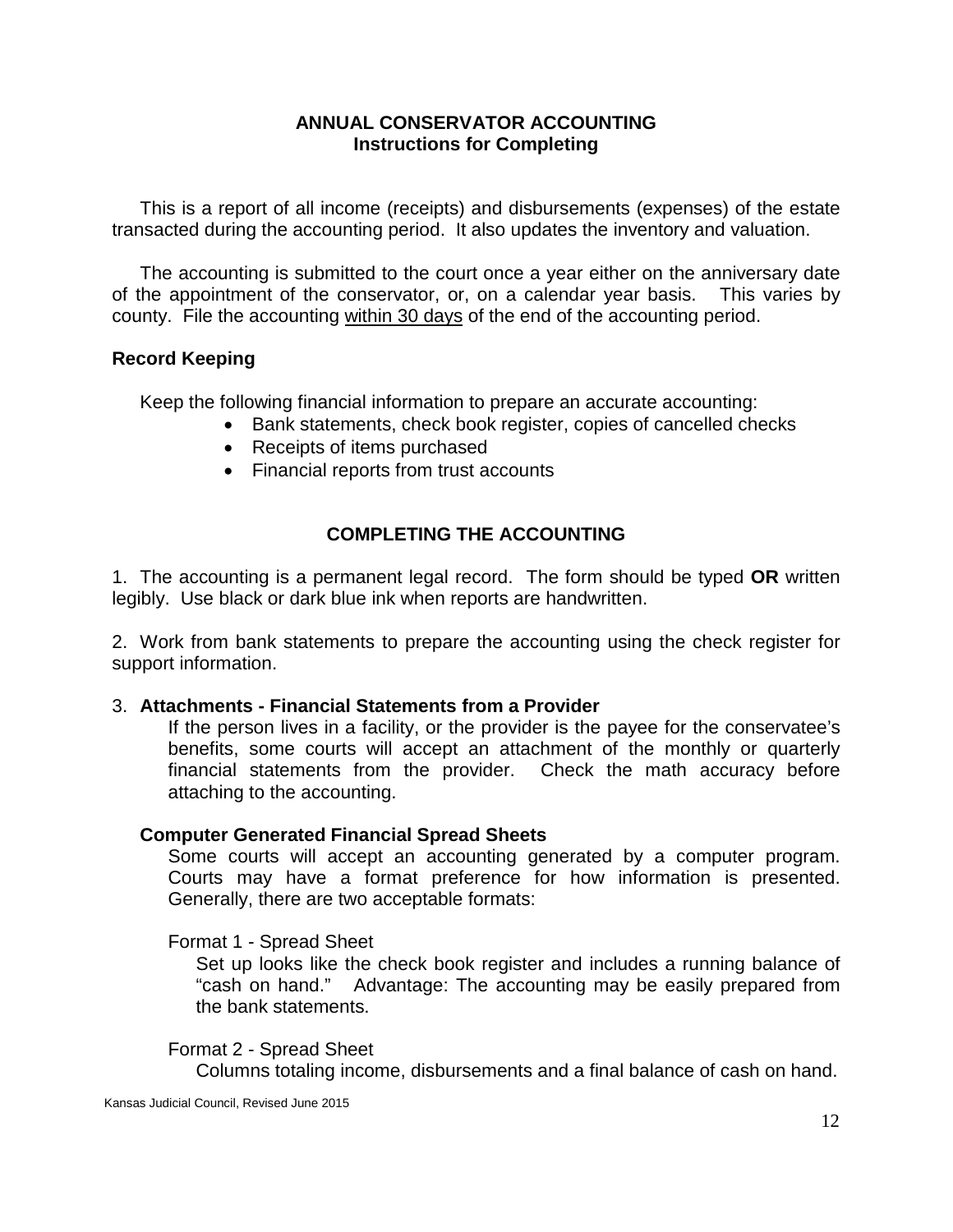# **I. STATEMENT OF RECEIPTS (INCOME) AND DISBURSEMENTS (EXPENSES)**

# **Balance Carried Forward**

**If an accounting was filed for the previous year -** The "balance carried forward" should be the same amount as the "balance on hand" from the previous year accounting.

**If no accounting was filed for the previous year -** The balance carried forward is the cash balance on the initial Inventory and Valuation.

#### **Receipts (Income)**

Itemize receipts from all sources received in the accounting period. Add additional pages if needed.

Fill in all the information required on the form. Income for the same amount may be documented in lump sums. Refer to Sample Accounting.

## **Disbursements (Expenditures**)

Itemize all money spent during the accounting period. Add pages if needed.

Fill in all the information required on the form. Expenses for the same amount (*i.e.* cable, or phone) may be documented in lump sums. Refer to Sample Accounting.

#### **Summary**

List the total receipts and the total disbursements. The cash balance is the difference between the total receipts and total disbursements.

## **II. INVENTORY**

**Real Estate -** List any real estate including the appraised value.

## **Personal Property**

List account balances as of the end of the accounting reporting period, and value of all other assets. Document any newly purchased assets such as a TV, bicycle or furniture.

Total the personal property.

Add the Total Personal Property and Total Real Estate, and put the amount on the **Total Real Estate and Total Personal Property line**.

# **Debts and Liabilities**

Total all debts and liabilities, and subtract that number from the Total Real Estate and Total Personal Property to find the Total Estate value.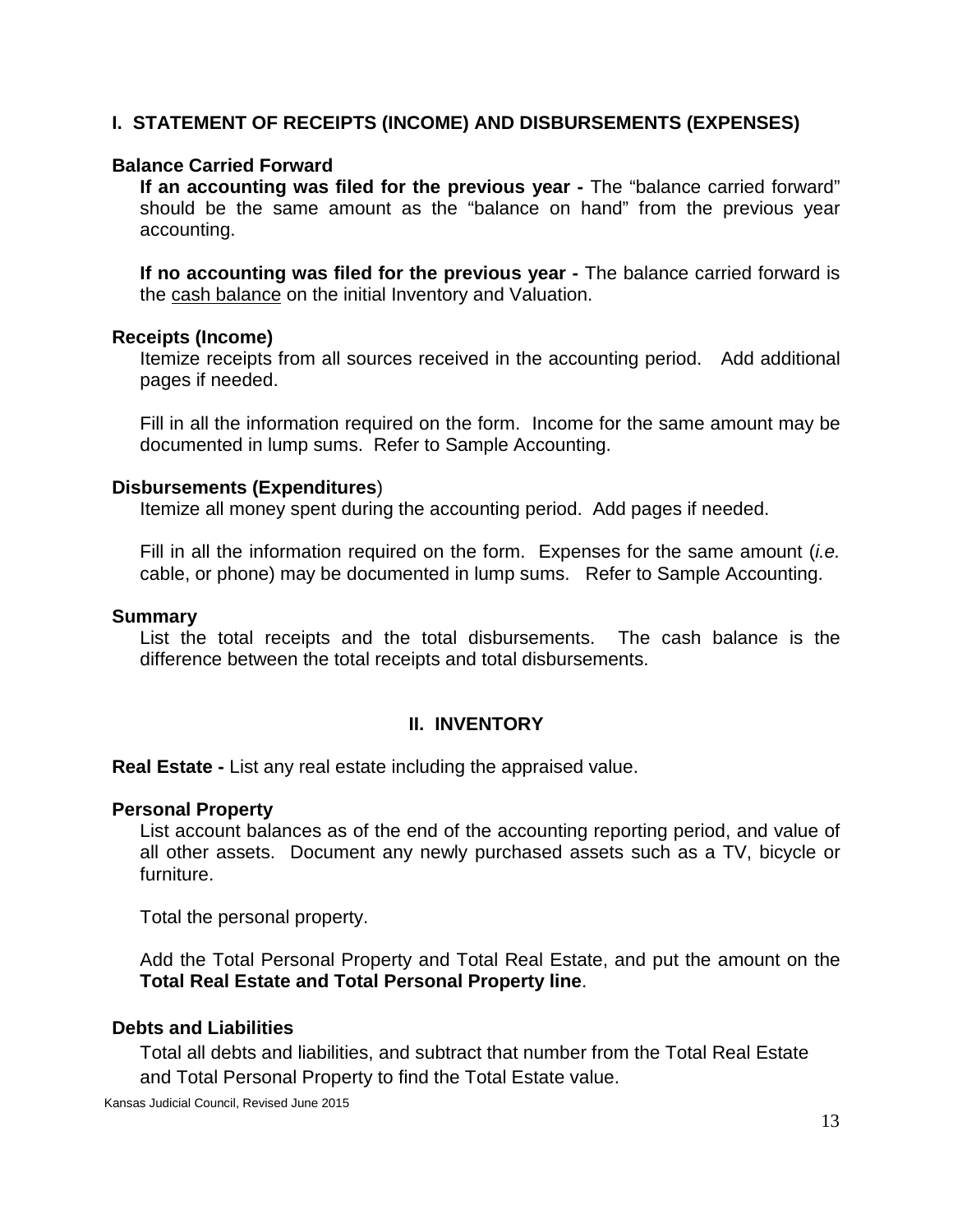# **IN THE 32nd JUDICIAL DISTRICT DISTRICT COURT OF APACHE COUNTY, KANSAS**

In the Matter of the Conservatorship<br>of Samuel G. Crown

Case No. \_\_\_\_\_\_\_\_\_\_

) Proceeding Pursuant to K.S.A. Chapter 59

# **X ANNUAL \_ FINAL ACCOUNTING**

| <b>Marjorie Crestone</b> | 3299 Smithville Road, Apt #4 |                      |
|--------------------------|------------------------------|----------------------|
| Name.                    | Address                      |                      |
| Sanesville, KS 66666     | (785) 999-7100               | mcrestone@gmail.com  |
| City & Zip Code          | <b>Telephone Number</b>      | <b>Email Address</b> |

)

conservator in the above-entitled estate submits the following annual accounting in the conservatorship of

| Samuel G. Crown | 39 Solar Haven Rd., Sanesville, KS 66666 | 1942          |
|-----------------|------------------------------------------|---------------|
| Name            | Address, City & Zip Code                 | Year of Birth |

for the period from July 1, 2013 to June 30, 2014.

## **I. STATEMENT OF RECEIPTS AND DISBURSEMENTS** RECEIPTS (Income)

| <b>DATE</b>      | <b>RECEIVED FROM</b>           | <b>EXPLANATION</b>                                 | <b>AMOUNT</b> |
|------------------|--------------------------------|----------------------------------------------------|---------------|
|                  | <b>Balance Carried Forward</b> | <b>Checking Account</b>                            | \$1,050.00    |
| July - Dec 2013  | Social Security Admin.         | $$415 \times 6 \text{ mos}$                        | 2,490.00      |
| Jan - June 2014  | Social Security Admin.         | $$425 \times 6 \text{ mos}$                        | 2,550.00      |
| July - June 2014 | <b>Veterans Affairs</b>        | \$380 x 12 mos                                     | 4,560.00      |
| July - June 2014 | <b>KPERS Retirement</b>        | $$685 \times 12 \text{ mos}$                       | 8,220.00      |
| July - June 2014 | <b>Savers Union Bank</b>       | <b>Yearly Checking Account Interest</b>            | 16.98         |
| July - June 2014 | <b>US Treasury</b>             | <b>IRS Tax Refund - Earned Income Credit</b>       | 75.00         |
| May 28, 2014     | Crown Savings Account          | <b>Transfer of Funds</b>                           | 1,000.00      |
| June 15, 2014    | <b>Savers Union Bank</b>       | Cashed Certificate of Deposit                      | 2,000.00      |
|                  |                                | Total Receipts (Including balance carried forward) | \$21,961.98   |

Kansas Judicial Council, Revised June 2015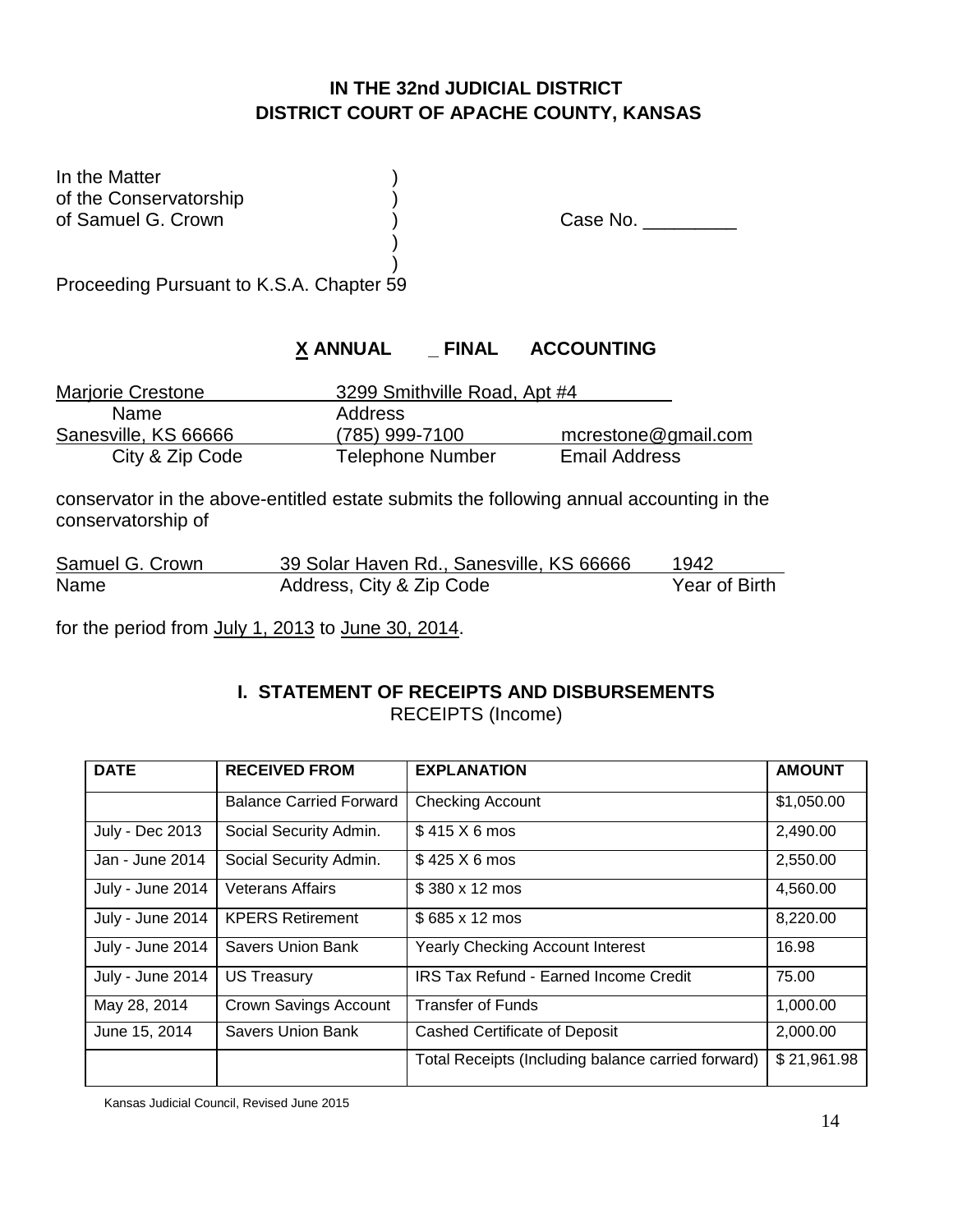| <b>DATE</b> | <b>Check</b><br># | <b>PAID TO</b>           | <b>PURPOSE</b>                                         | <b>AMOUNT</b> |
|-------------|-------------------|--------------------------|--------------------------------------------------------|---------------|
| 07/13-06/14 |                   | <b>Savers Union Bank</b> | Monthly Mortgage - Incls Insurance (\$568 x 12<br>mos) | \$6,816.00    |
| 07/13-06/14 |                   | <b>Westar Energy</b>     | Electrical Utility (Average Payment Plan \$55 x 12)    | 660.00        |
| 07/13-06/14 |                   | <b>City Water Dept</b>   | Water and Sewage (\$35 x 12 mos)                       | 420.00        |
| 07/13-06/14 |                   | <b>KS Gas Service</b>    | Gas Utility (Equal Payments Plan \$70 x 12)            | 840.00        |
| 07/13-06/14 |                   | <b>Ripple City Cable</b> | Cable Bill (\$38.50 x 12 mos)                          | 462.00        |
| 07/13-06/14 |                   | <b>Birch Telephone</b>   | Phone (\$41.89 per month X 12 mos)                     | 502.68        |
| 07/13-06/14 |                   | Sanesville Life Line     | Medical Alert (\$19.99 x 12 mos)                       | 239.88        |
| 07/13-06/14 |                   | <b>BCBS</b> Insurance    | Supplemental Insurance (\$97.45 x 12 mos)              | 1,169.40      |
| 07/13-06/14 |                   | Pelley Pharmacy          | Prescription Co-pay                                    | 168.00        |
| 07/13-06/14 |                   | <b>Tuppence Foods</b>    | Groceries \$65 x 52 wks (Per Conservator Plan)         | 3,380.00      |
| 07/13-06/14 |                   | Samuel Crown             | Spending Money (\$100/mo x 12) (Conservator<br>Plan)   | 1,200.00      |
| 07/14/13    | #2498             | K-Mart                   | Socks, personal hygiene produces, video                | 130.00        |
| 07/13-06/14 |                   | <b>Barber of Saville</b> | Haircuts (\$10 x 12 mos)                               | 120.00        |
| 07/14/13    | #2501             | Seniors Travel           | Public Transportation (12 books x \$25 x 12 mos)       | 300.00        |
| 08/19/13    | #2543             | Sanesville Library       | Audio Reader Rental (\$10 x 12 mos)                    | 120.00        |
| 09/20/13    | #2559             | Walmart                  | Jeans, shirts, under wear                              | 124.00        |
| 10/10/13    | #2561             | Sanesville Bowl          | Senior Bowling; Senior Olympics - Yrly Fee             | 150.00        |
| 11/28/13    | #2584             | Sears                    | Winter Jacket; Christmas gifts                         | 220.00        |
| 12/12/13    | #2598             | Orville Furniture        | Lift Chair for Samuel Crown                            | 1,200.00      |
| 02/24/14    | #2677             | Walmart                  | Clothing; personal care items; TV                      | 456.78        |
| 04/28/14    | #2792             | Penney's                 | Towels, bath set, shower curtain; (Dresser \$400)      | 687.92        |
| 05/24/14    | #2812             | <b>County Treasurer</b>  | <b>Yearly Property Taxes</b>                           | 725.67        |
| 06/17/14    | #2822             | Walmart                  | Hygiene items; household cleaners                      | 85.00         |
| 06/18/14    | #2823             | Sears & Applebees        | Birthday Gift and Dinner for Samuel Crown              | 50.00         |
| 06/18/14    | #2824             | Dr. Long Tooth           | Dentist - cleaning and two fillings                    | 298.00        |

# DISBURSEMENTS (Expenses) from Checking Account

Kansas Judicial Council, Revised June 2015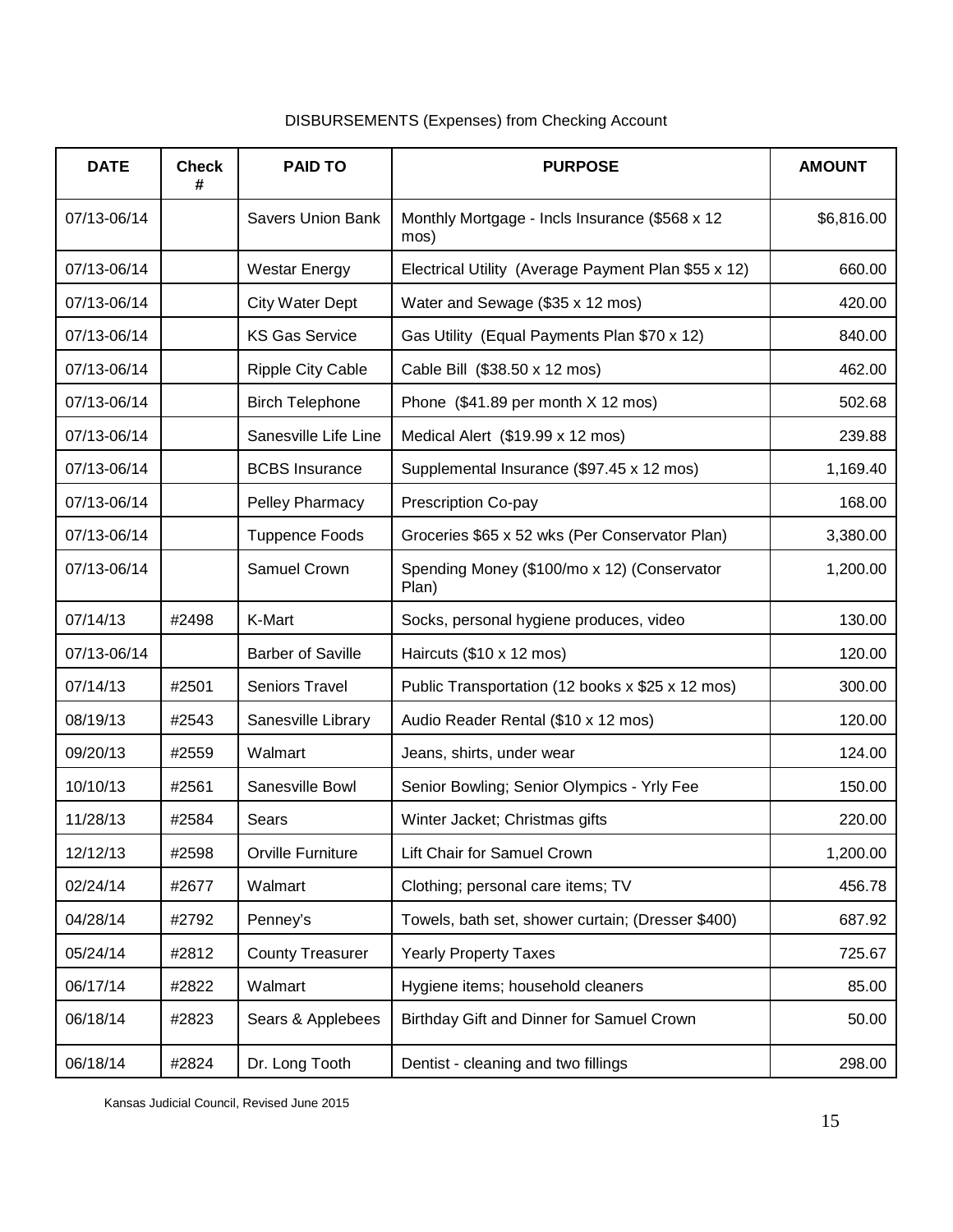| 06/22/14 | #2825 | Eye Magic         | New Glasses                                | 220.00      |
|----------|-------|-------------------|--------------------------------------------|-------------|
| 06/22/14 | #2826 | Savers Union Bank | Ordered Checks                             | 36.25       |
| 06/22/14 | #2827 | Sanesville Times  | Newspaper Subscription (\$11.95 x 12 mos)  | 143.30      |
| 06/24/14 | #2828 | US Post Office    | Stamps for paying bills (\$7.80 x 4 books) | 31.20       |
|          |       |                   | <b>TOTAL</b>                               | \$20,956.08 |

## **Savings Account Transactions**

| <b>DATE</b> | <b>PAID TO</b>      | <b>PURPOSE</b>               | <b>AMOUNT</b> |
|-------------|---------------------|------------------------------|---------------|
| 07/01/13    |                     | <b>Beginning Balance</b>     | \$8,245.95    |
| 08/30/13    | Samuel Crown        | <b>Quarterly Interest</b>    | $(+3.45)$     |
| 12/31/13    | Samuel Crown        | <b>Quarterly Interest</b>    | $(+3.79)$     |
| 03/31/14    | Samuel Crown        | <b>Quarterly Interest</b>    | $(+3.57)$     |
| 05/28/14    | Samuel Crown        | Transfer to Checking Account | $(-1,000.00)$ |
| 06/30/14    | <b>Samuel Crown</b> | <b>Quarterly Interest</b>    | $(+3.02)$     |
|             |                     | <b>Ending Balance</b>        | \$7,259.78    |

# **SUMMARY**

# **II. INVENTORY**

# **REAL ESTATE**

| <b>Address and Description</b>                                                                             |     | Value       |
|------------------------------------------------------------------------------------------------------------|-----|-------------|
| 39 Solar Haven Rd., Lot 59, Solar Haven Addition,<br>Sanesville, KS 66666 (joint tenancy with Betty Crown) | SS. | 45,489.00   |
| <b>Total Real Estate</b>                                                                                   |     | \$45,489.00 |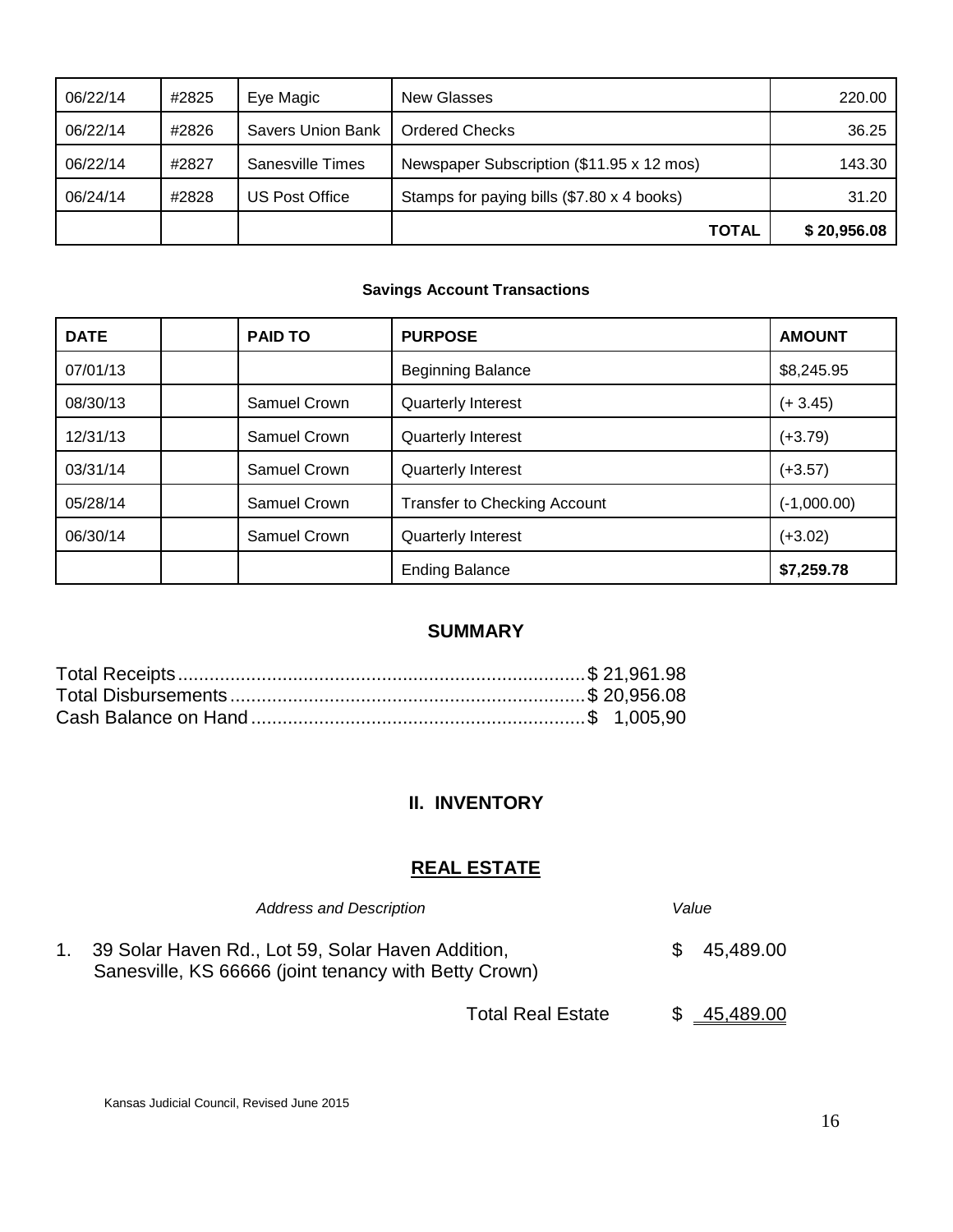# **PERSONAL PROPERTY**

# **Cash / Checking and Savings Accounts / Certificates of Deposit**

| Description                                            | Amount     |
|--------------------------------------------------------|------------|
| 1. Checking Account, Savers Union Bank, Sanesville, KS | \$1,005.90 |
| 2. Savings Account, Savers Union Bank, Sanesville, KS  | \$7,259.78 |
| 3. CD, Savers Union Bank                               | \$2,350.00 |

#### **Stocks / Bonds / Investments / Retirement Accounts / Annuities**

|    | <b>Description</b>                       | Value                                        |
|----|------------------------------------------|----------------------------------------------|
|    | 1. N/A                                   | $\begin{matrix} 1 & 0 \\ 0 & 0 \end{matrix}$ |
|    | <b>Vehicles / RVs / Boats / Trailers</b> |                                              |
|    | <b>Description</b>                       | Value                                        |
| 1. | 2006 Toyota Camry                        | \$5,700.00                                   |

# **Furniture / Household Goods / Wearing Apparel / Jewelry**

| Description                                                  | Value                    |
|--------------------------------------------------------------|--------------------------|
| Household furnishings<br>Lift Chair (\$1200) Dresser (\$400) | \$4,500.00<br>\$1,600.00 |
| 2. Wearing Apparel                                           | 500.00<br>\$.            |

## **Other Assets**

|          | Description                                                                                                                                                   |                | Value                                       |
|----------|---------------------------------------------------------------------------------------------------------------------------------------------------------------|----------------|---------------------------------------------|
| 1.<br>3. | Red Shield life insurance (cash value)<br>2. Funeral & burial trust, Timberline Mortuary, Sanesville, KS<br>Antique gun collection<br>4. Lawn mower and tools | \$<br>\$<br>\$ | 10,000.00<br>4,250.00<br>1,500.00<br>300.00 |
|          | <b>Total Personal Property</b>                                                                                                                                |                | \$38,060.68                                 |
|          | Total Real Estate and Personal Property \$ 83,549.68                                                                                                          |                |                                             |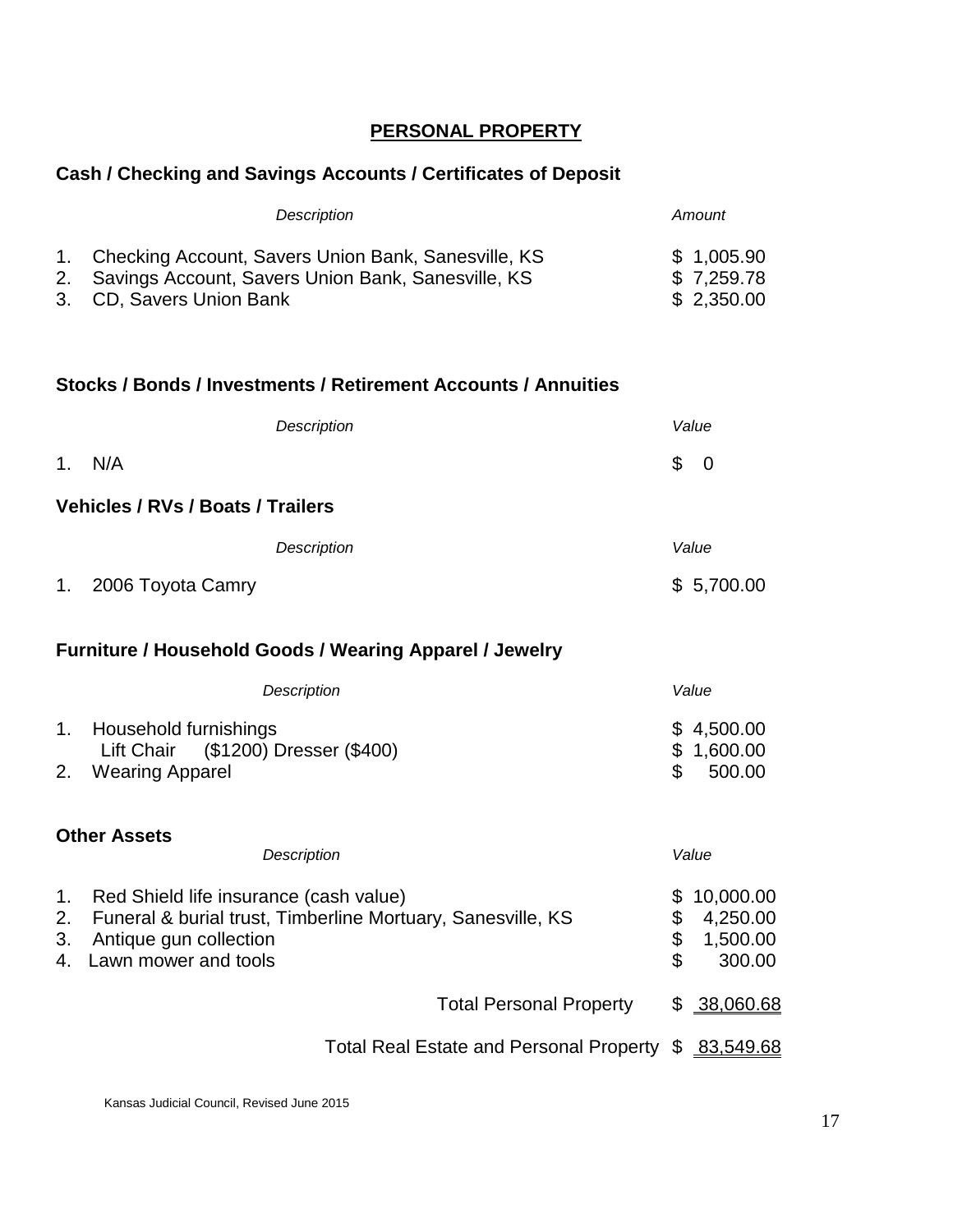# **DEBTS AND LIABILITIES**

# **Mortgages / Liens / Loans / Credit Card Debt**

| Description                                                              | Amount                  |
|--------------------------------------------------------------------------|-------------------------|
| 1. Mortgage on 39 Solar Haven Rd.<br>2. Bank of America Visa credit card | \$17,000.00<br>1,000.00 |
| <b>Total Debts and Liabilities</b>                                       | \$18,000.00             |

# **RECAPITULATION**

|                     | \$ 83,549.68  |
|---------------------|---------------|
|                     | \$(18,000.00) |
| <b>Total Estate</b> | \$ 65,549.68  |

I declare under penalty of perjury under the laws of the state of Kansas that the foregoing is true and correct. Executed on June 30, 2014.

**Conservator**